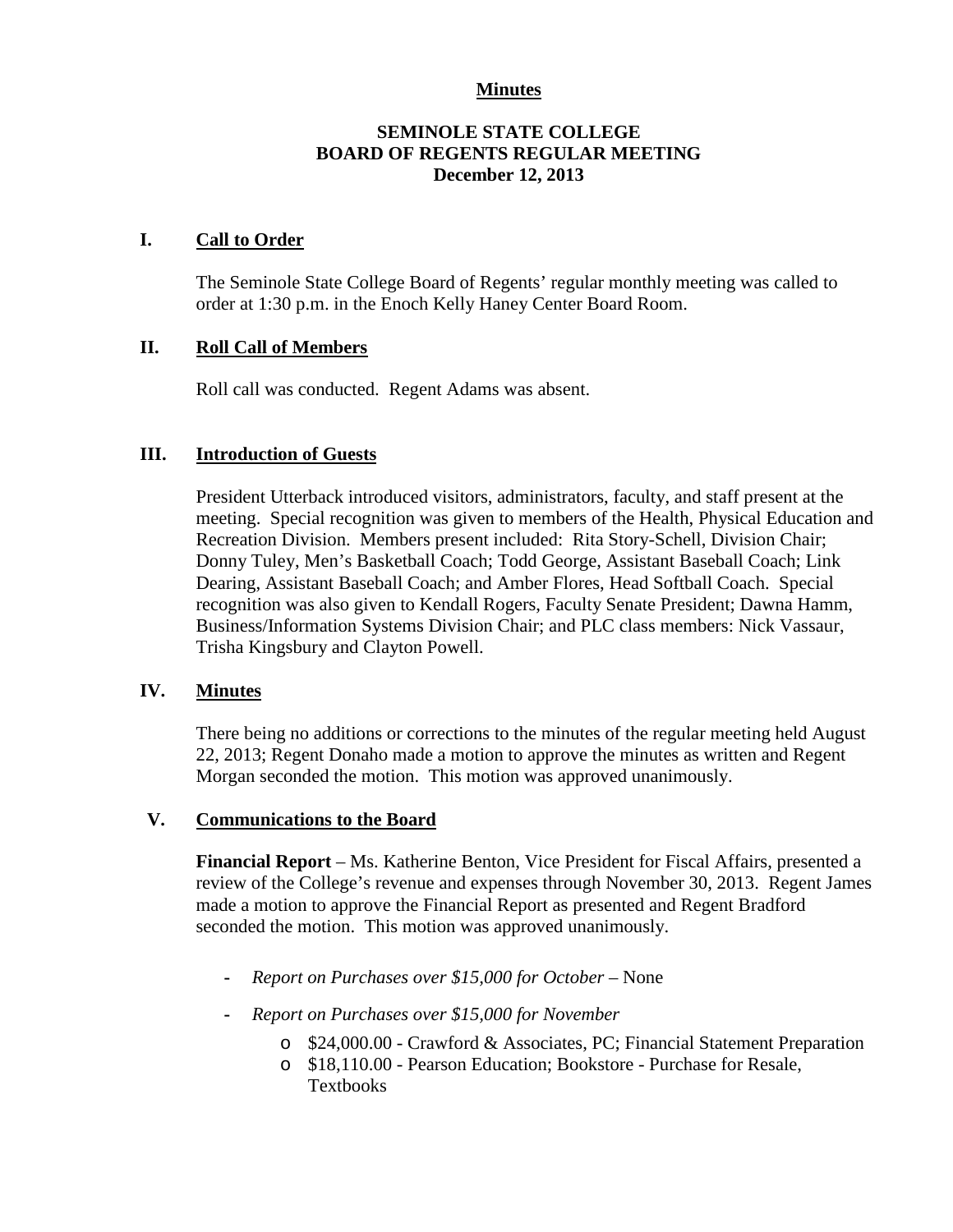**Minutes** SSC Board of Regents Regular Meeting December 12, 2013 Page 2

#### **VI. Hearing of Delegations**

None

#### **VII. President's Report**

President Utterback discussed items under the President's Report and the Business portion of the agenda by utilizing a PowerPoint presentation. (See enclosed copy of the PowerPoint presentation)

*Personnel Update* – President Utterback informed the Board about several personnel changes. Steve Hendrix has been hired an Assistant Professor of Political Science. Dr. Matthew Allen has been hired as an Assistant Professor of Life Science. Retirement letters have been received from Loretta Rush, Assistant Professor of Biological Science; Dave Helseth, Associate Professor of Life Science and Janet Waddell, Admissions Clerk.

*2014 Meeting Dates –* President Utterback presented the Board a copy of the 2014 Regular Board Meeting Dates.

*Campus Activities*– President Utterback told the Board members about several recent and upcoming campus activities. These were:

- Denmark student visit
- SSC Phi Theta Kappa inducted new members on October  $25<sup>th</sup>$
- The Native American Association and Denmark students visited the Chickasaw Nation Cultural Center on November 15<sup>th</sup>
- Sister Rosemary Nyirumbe visited campus on November 18<sup>th</sup>
- President's Leadership Class activities visit to the Oklahoma Bureau of Narcotics, Army Ammunition Plant, Oklahoma Food Bank and Women of Distinction Event
- Chief of the Seminole Nation Leonard Harjo visited campus in observance of Native American Indian Heritage Month
- SSC Night at the Lights at Magnolia Park was held on December 2<sup>nd</sup>
- Finals Eve Breakfast was held December  $9<sup>th</sup>$
- The Leadership Development Class and Psi Beta student groups gathered toys for needy children
- The SSC Classified Staff Association and the Professional Staff Association gathered Christmas gifts for "Little Angels"
- Carson Sosbee was selected to be the 2014 Nigh Institute Scholar
- The SSC Educational Foundation will host the annual Holiday Reception on December  $16<sup>th</sup>$  at the Shawnee Country Club
- Higher Education Day at the Capitol will be held on February  $11<sup>th</sup>$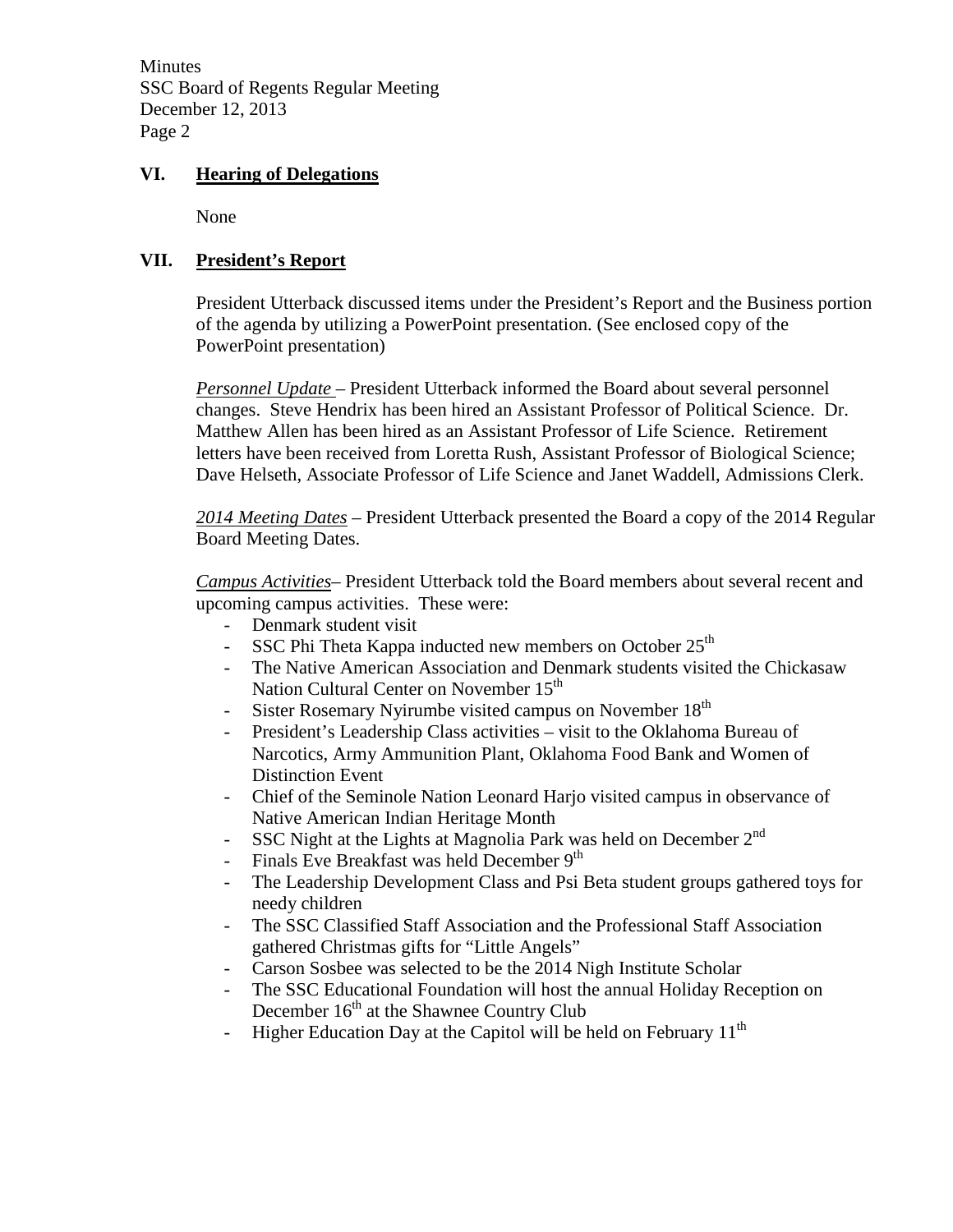**Minutes** SSC Board of Regents Regular Meeting December 12, 2013 Page 3

#### **VIII. Business**

**Approval of Annual Contract with Suzie Brewster & Associates** – President Utterback presented the Board with a copy of a proposed 2014 annual contract with Suzie Brewster and Associates for consulting services. President Utterback told the Board that the services we receive from Suzie Brewster & Associates are invaluable for helping us deal with the federal government on special funding. President Utterback recommended approval of this contract. Regent Bradford made a motion to approve the annual contract with Brewster & Associates and Regent Morgan seconded this motion. This motion was approved unanimously.

**Approval of a salary adjustment package for full-time employees of Seminole State College** – President Utterback gave the Board information about a proposed salary adjustment package for full-time employees. This proposal includes a 2% raise for employees who have been with the College for less than 5 years, a 4% raise for employees who have been with the College 5-10 years and a 6% raise for employees who have been with the College for over 10 years. President Utterback recommended approval of the salary adjustment package. Regent Bradford made a motion to authorize the salary adjustment package for full-time faculty and staff as presented and Regent Donaho seconded this motion. This motion was approved unanimously.

**Motion to Enter into Executive Session** – President Utterback recommended that the Board enter into executive session to discuss the terms of his employment. Regent James made a motion to enter into executive session and Morgan seconded this motion. This motion was approved unanimously.

**Motion to Enter into Open Session** – Chairman Wilson recommended that the Board enter back into open session to present a motion on the items discussed in executive session. Regent Donaho made a motion to enter back into open session and Regent Morgan seconded this motion. This motion was approved unanimously.

**Consideration of Terms of Employment of Dr. James W. Utterback as President of Seminole State College** – Regent Bradford stated that the Board appreciates the service of Dr. Utterback and his desire to continue to serve as President of Seminole State College. Regent Bradford made a motion to renew President Utterback's contract which will include a 6% salary increase and additional extra duty compensation of \$14,000 effective January  $1<sup>st</sup>$ . Regent James seconded this motion. This motion was approved unanimously.

#### **IX. Consent Agenda**

Regents were presented information concerning items on the Consent Agenda. President Utterback recommended approval of this item. Regent Donaho made a motion to approve the Consent Agenda items and Regent Morgan seconded the motion. This motion was approved unanimously.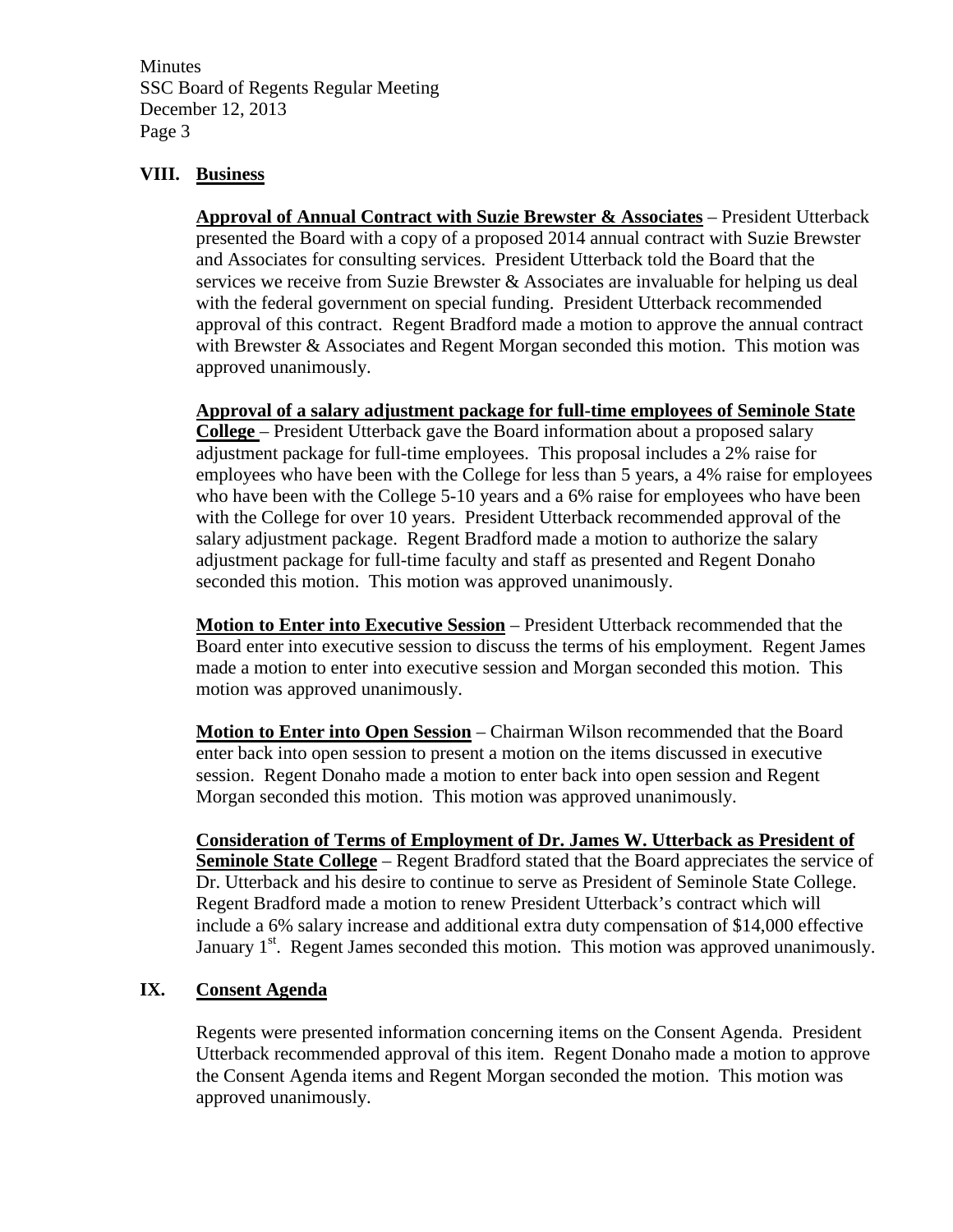Minutes SSC Board of Regents Regular Meeting December 12, 2013 Page 4

The Consent Agenda was as follows:

- 2013-2014 Academic Calendar
- Program Modification to the Associate of Applied Science in Business
- Program Modification to the Associate of Science for Office Management
- Program Review of the Associate in Science in Computer Science
- Program Review of the Associate in Science in Business
- Program Review of the Associate in Science in Business Technology

### **X. Adjournment**

 $\overline{a}$ 

There being no further business or discussion the meeting was adjourned 2:40 p.m.

David Wilson, Chair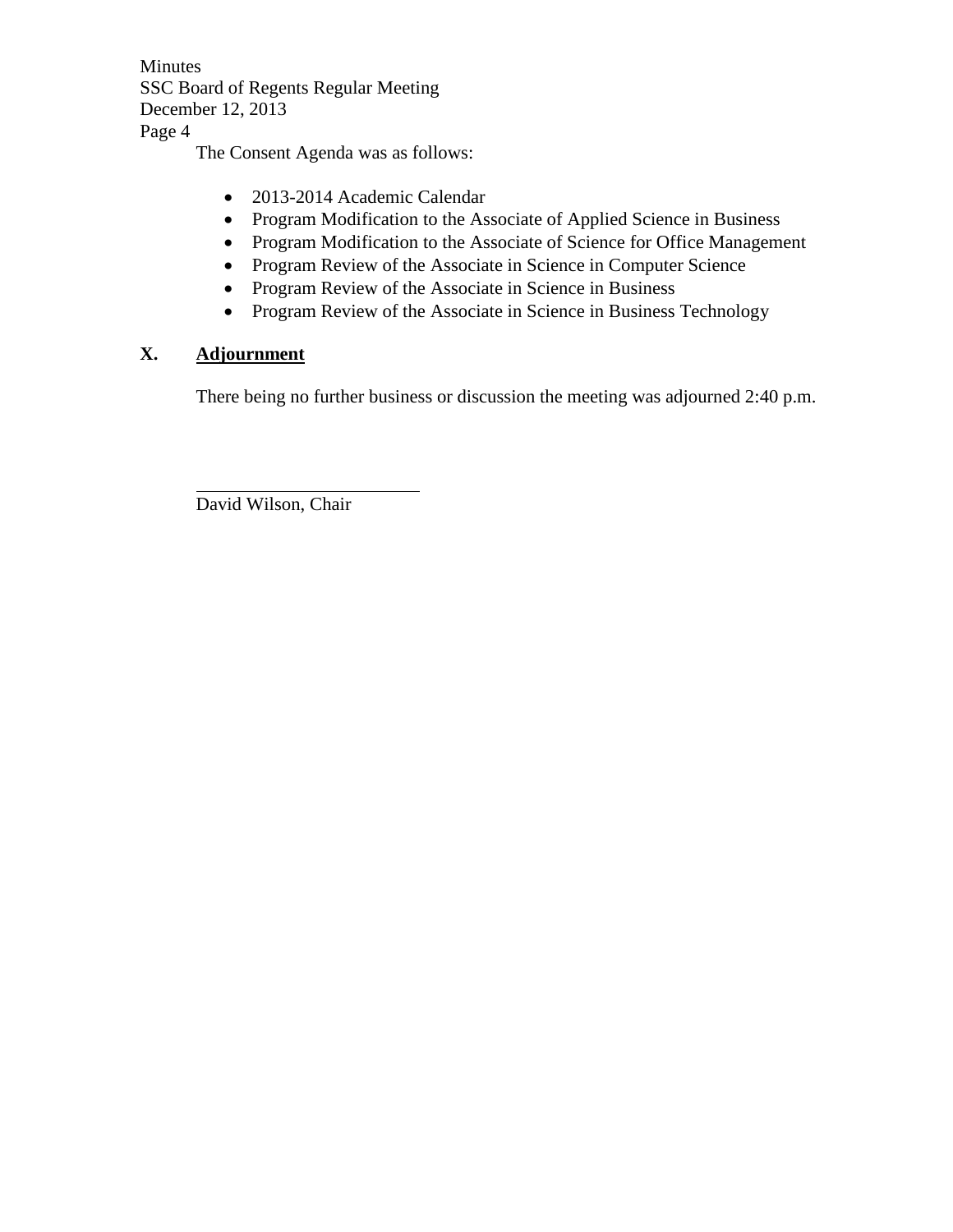

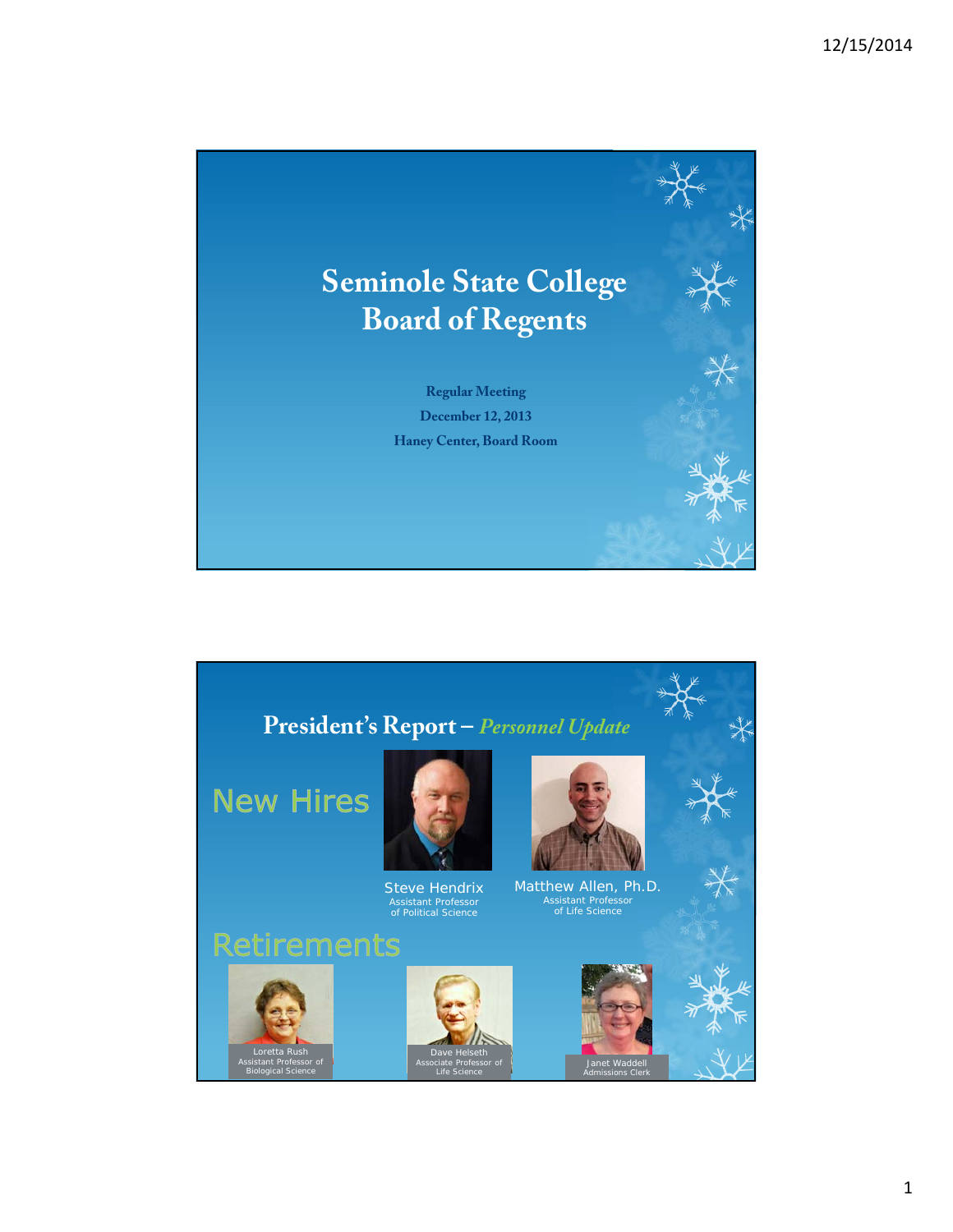## **President's Report**



Thursday, February 20, 2014 1:30 p.m. **Thursday, January 16, 2014** 1:30 p.m.<br> **Thursday, February 20, 2014** 1:30 p.m.<br> **Thursday, March 27, 2014** 1:30 p.m.<br> **Thursday, May 15, 2014** 1:30 p.m. Thursday, May 15, 2014 1:30 p.m.<br>Thursday, June 19, 2014 1:30 p.m. Thursday, June  $19$ ,  $2014$  1:30 p.m. Thursday, July 17, 2014  $1:30 \text{ p.m.}$ Thursday, August 21, 2014 1:30 p.m.<br>Thursday, October 23, 2014 1:30 p.m. Thursday, October 23, 2014 1:30 p.m.<br>Thursday, December 11, 2014 1:30 p.m. Thursday, December 11, 2014

Thursday, January 16, 2014  $1:30 \text{ p.m.}$ 

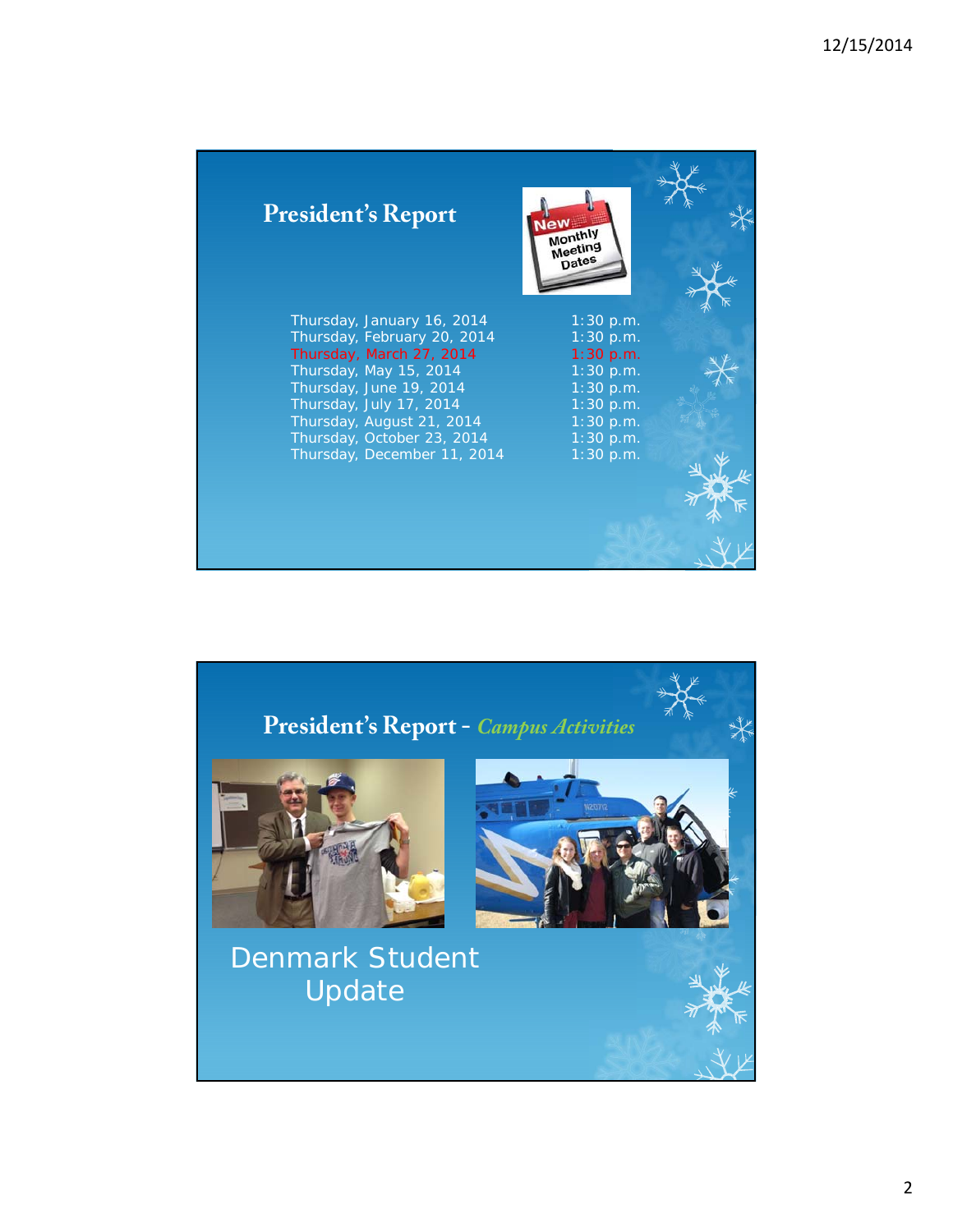

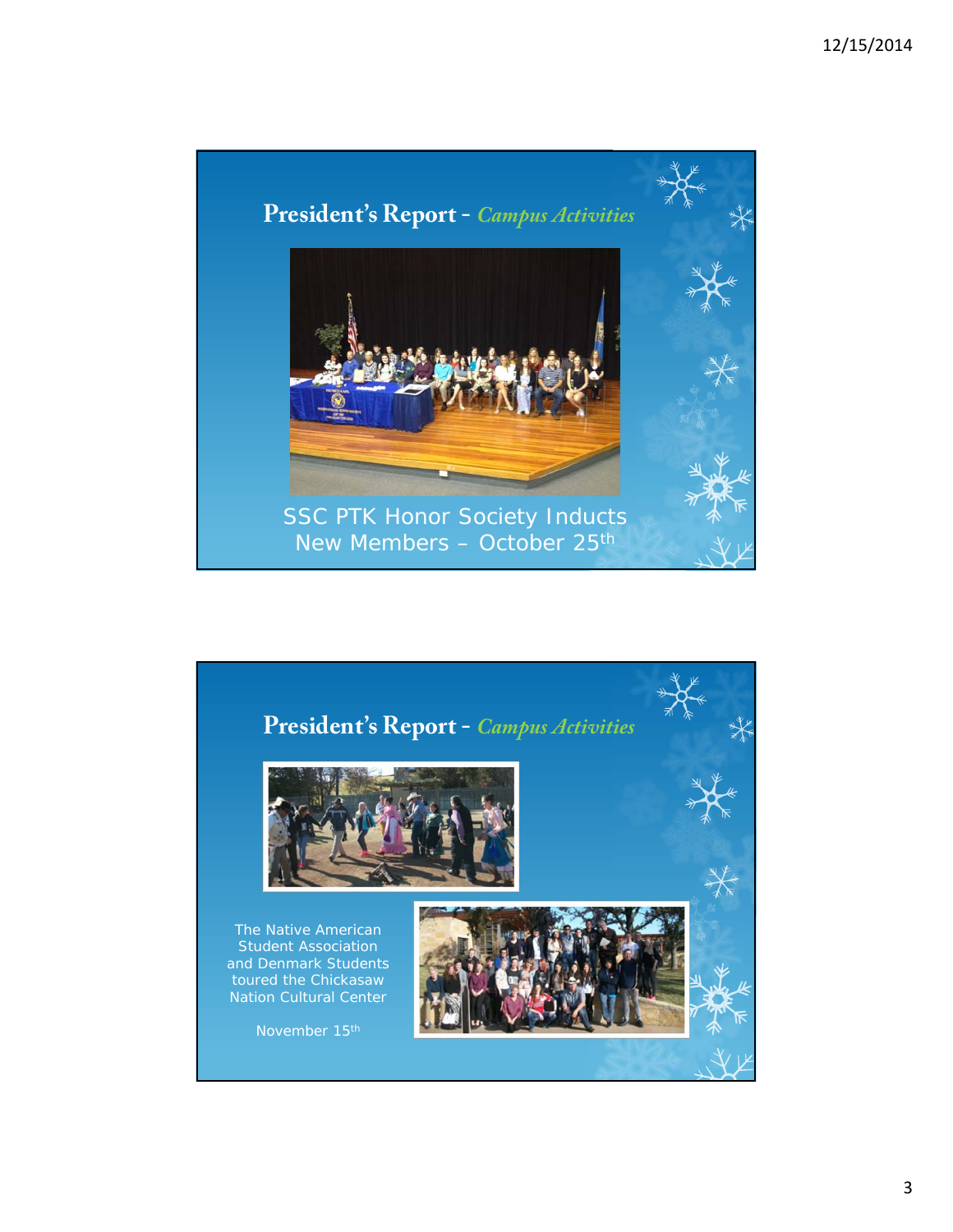

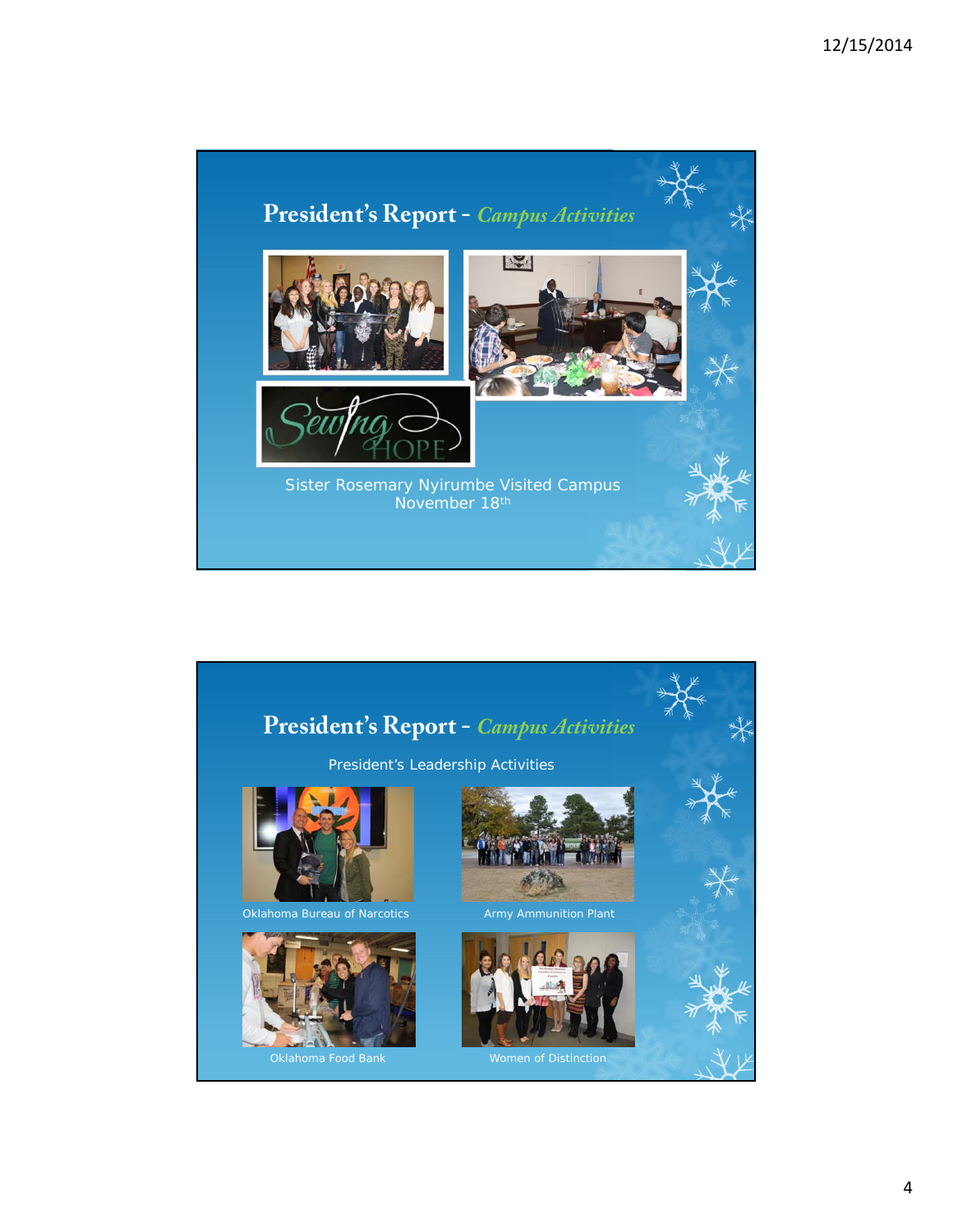# **President's Report -** *Campus Activities*



Chief Leonard Harjo Seminole Nation



SSC Students Celebrate Native American Indian Heritage Month

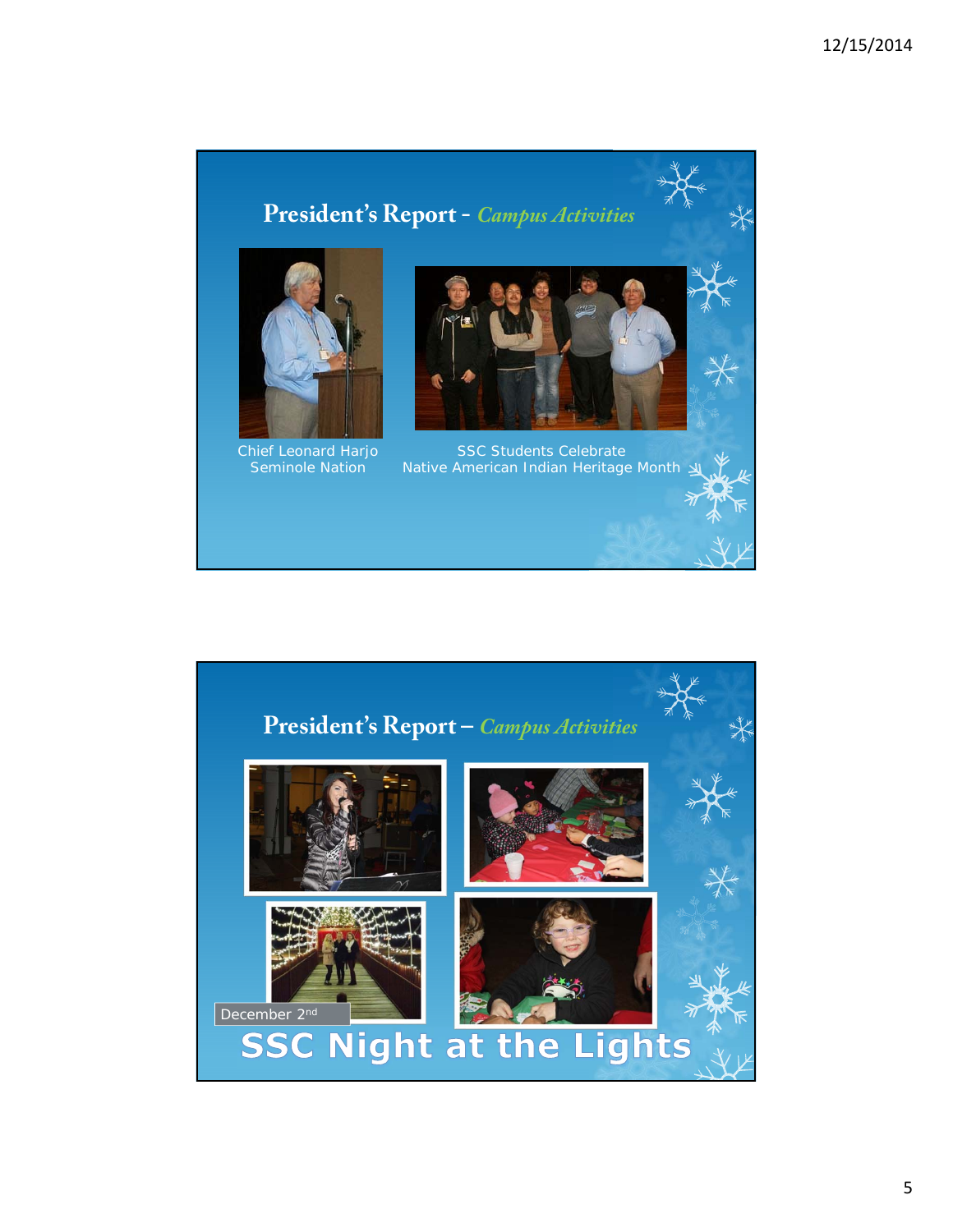

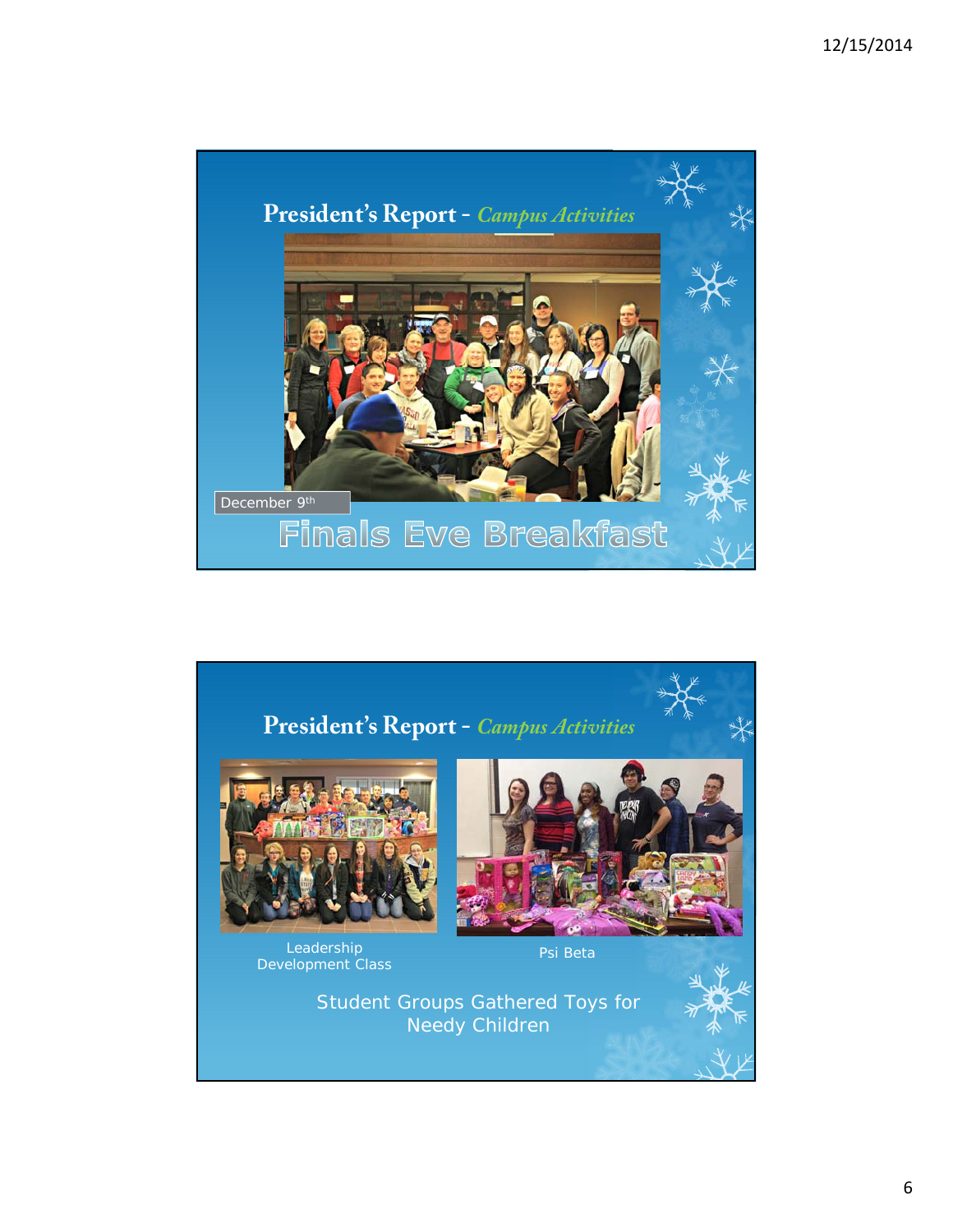

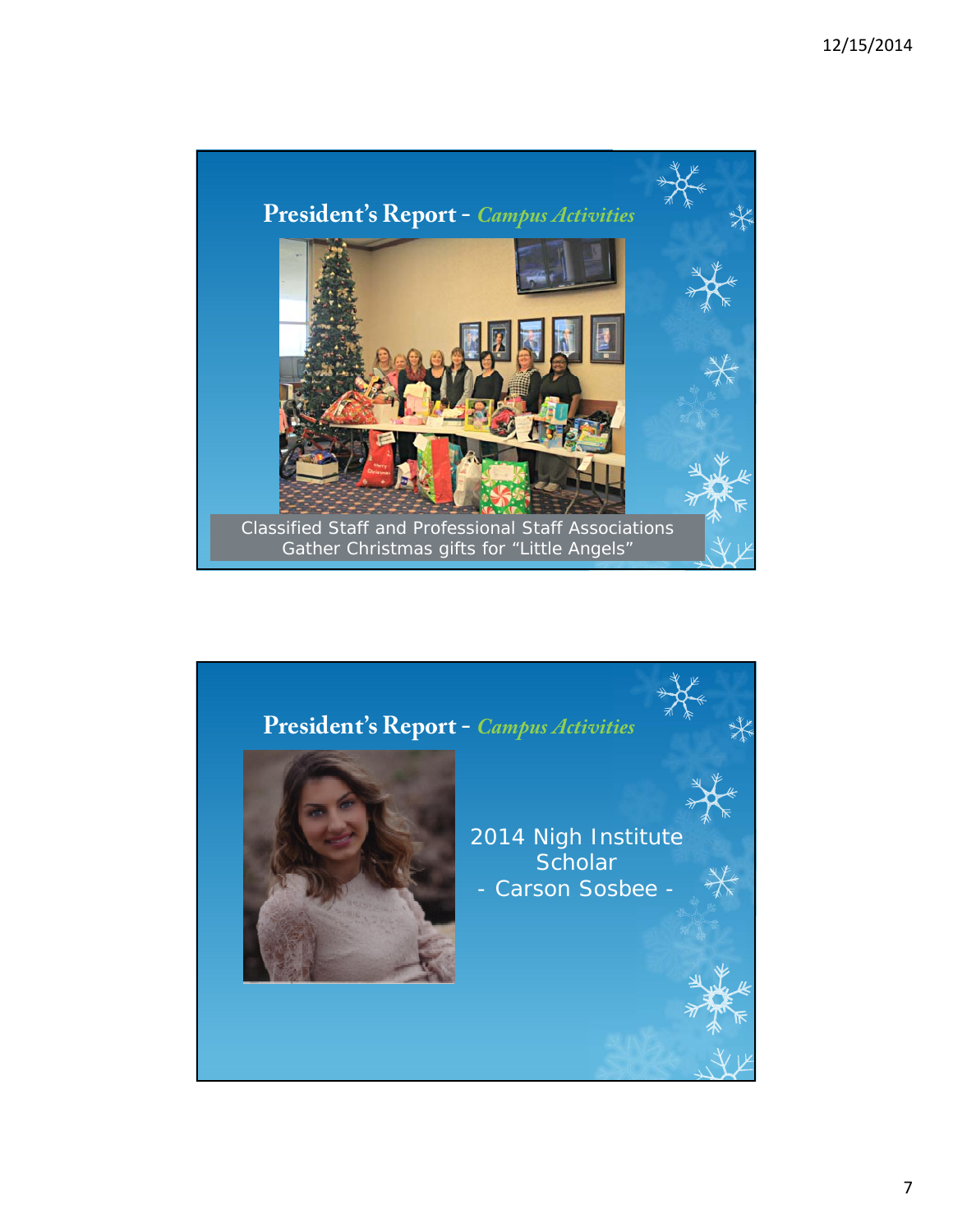

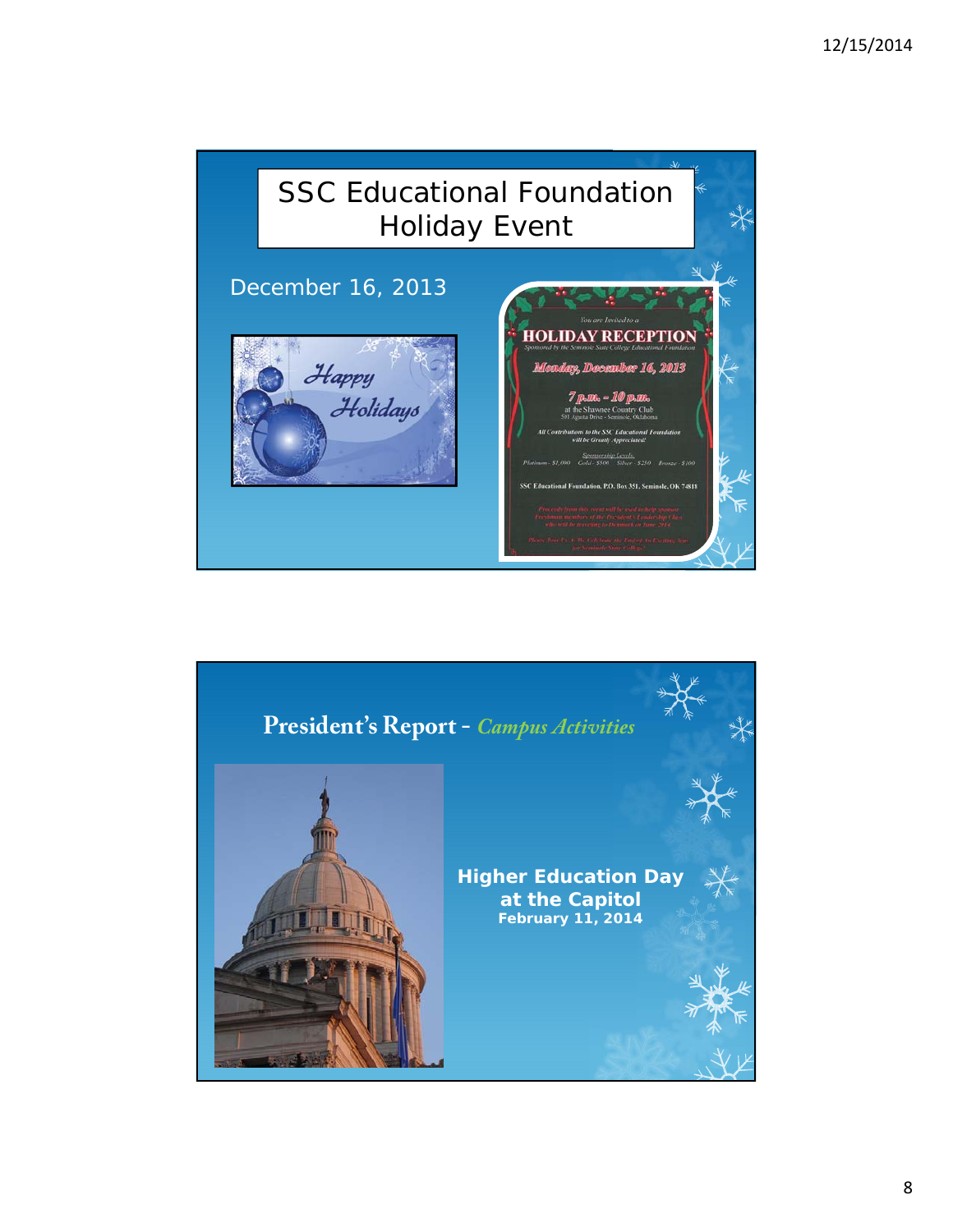



9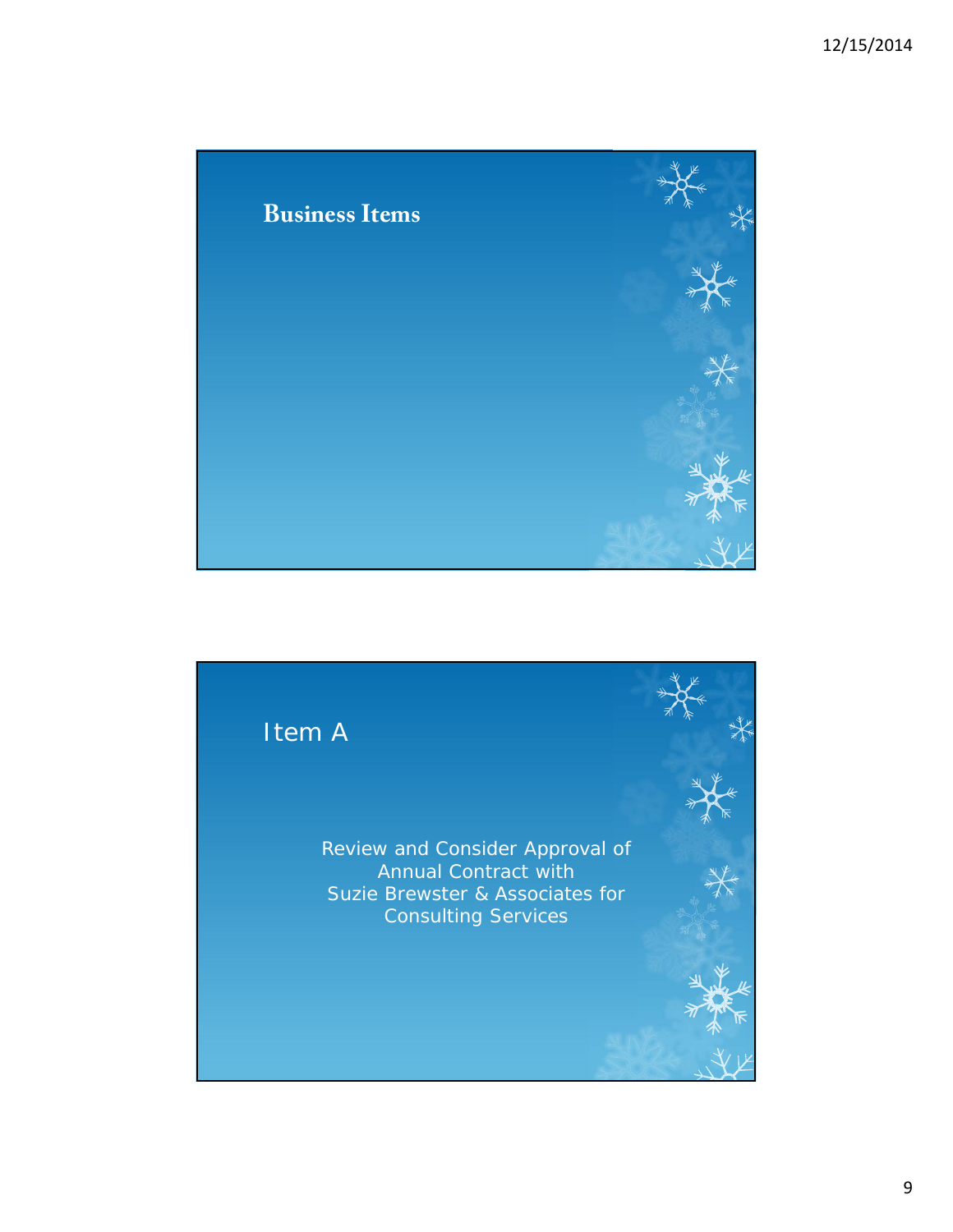

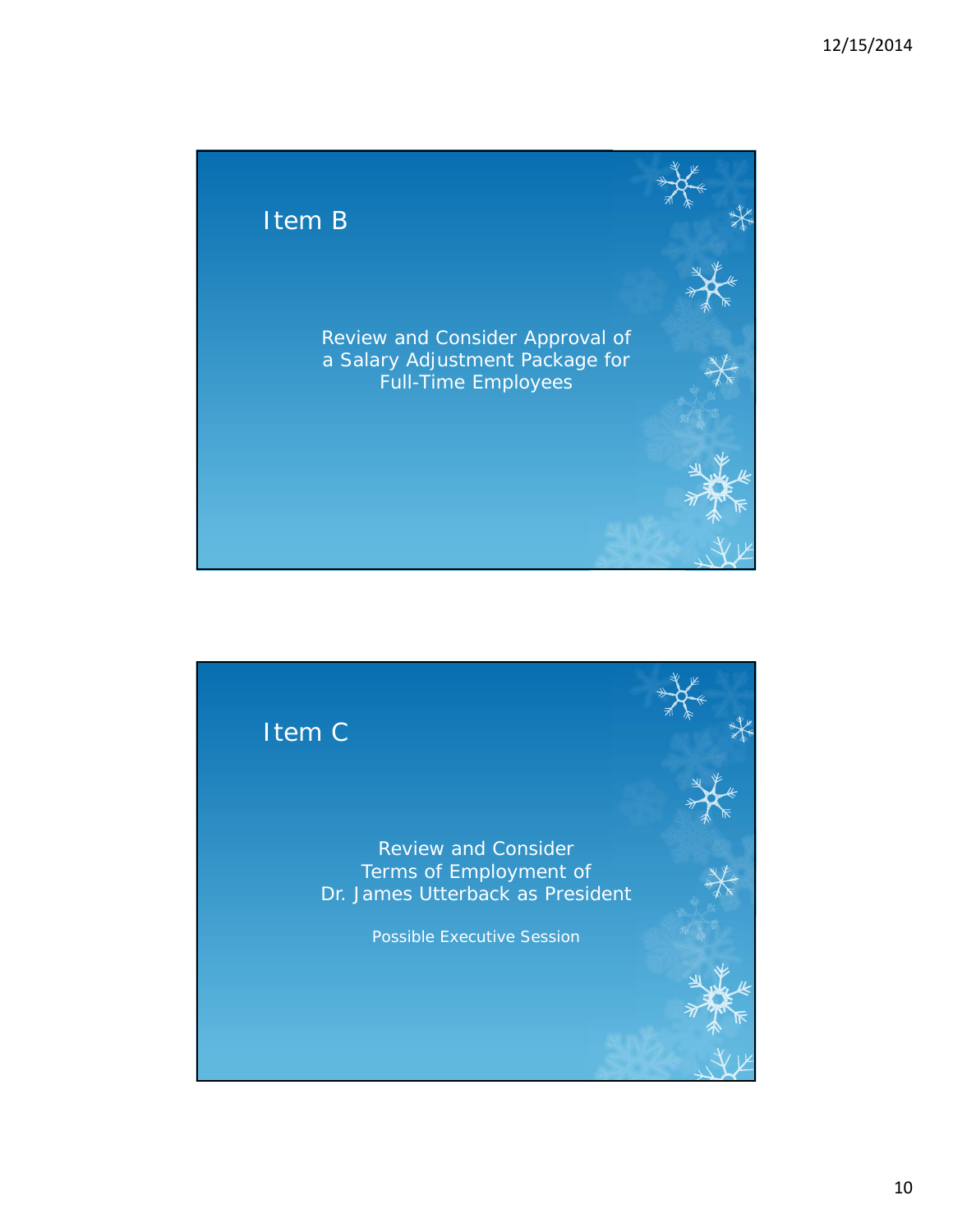